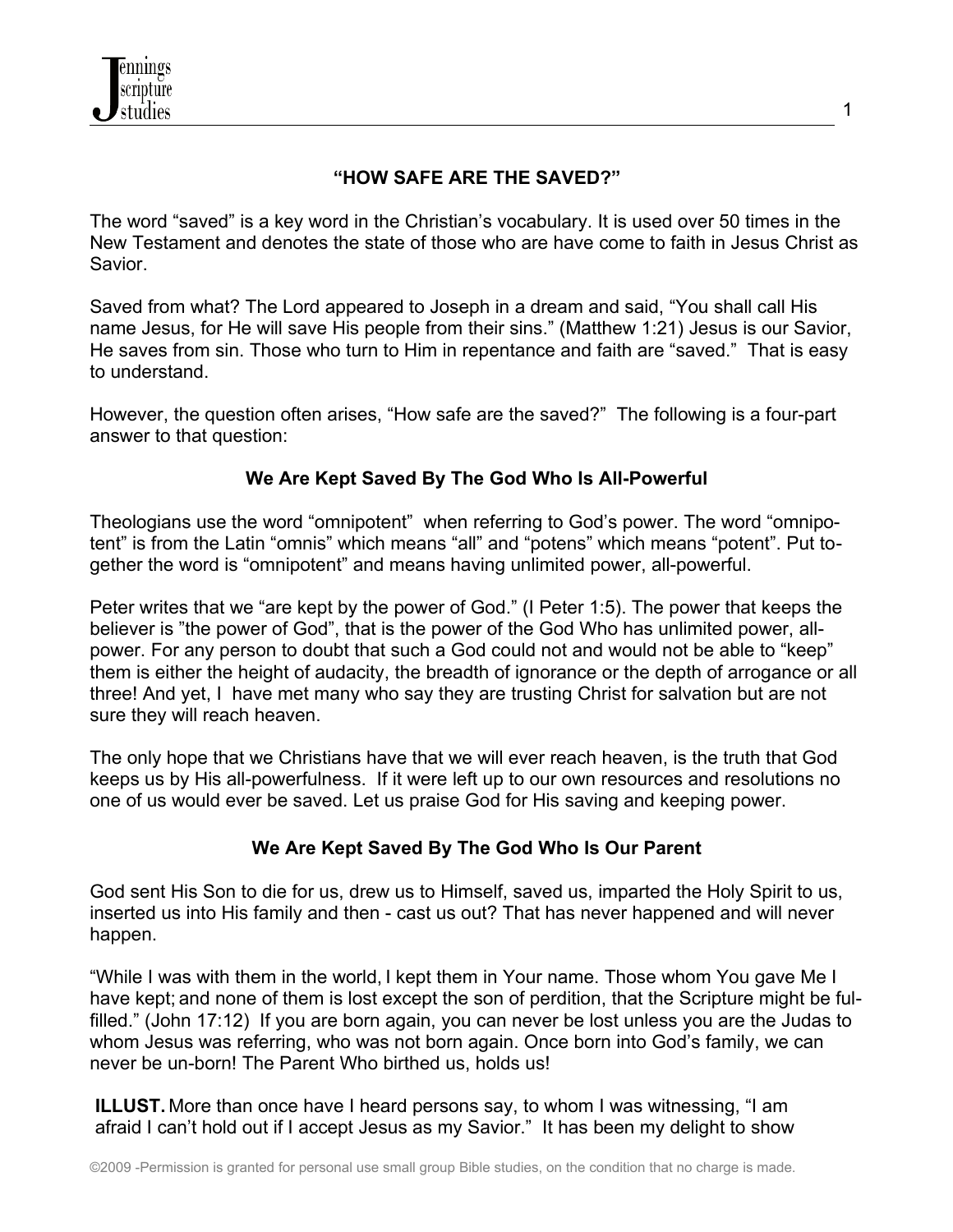

 them from scripture that if they "lay hold on eternal life" (I Tim. 6:12) by faith, the One Who imparts eternal life will hold on to them!

# **We Are Kept Saved By The God Who Is Present In Us**

When Jesus was preparing His disciples for His departure to return to the Father, He said, concerning the Holy Spirit, "I will pray the Father, and he shall give you another Comforter, that he may abide with you for ever; even the Spirit of truth; whom the world cannot receive, because it sees him not, neither knows him: but you know him; for he dwelleth with you, and shall be in you." (John 14:16-17)

Jesus informed the disciples that the Holy Spirit will be in them *forever!* What does His being "in you" mean? Ephesians 1:13 tells us: "In Him you also trusted*,* after you heard the word of truth, the gospel of your salvation; in whom also, having believed, you were sealed with the Holy Spirit of promise."

Part of the ministry of the indwelling Holy Spirit is the "sealing" ministry. God has put His seal within us and we are His forever. And I remind you that "greater is he that is in you, than he that is in the world." (I John 4:4) Hallelujah!

# **We Are Kept Saved By The God Who Keeps His Promises**

I will list just a few of God's promises in this regard:

- "I, the LORD, have called You in righteousness, and will hold Your hand; I will keep You." (Isaiah 42:6);
- "The Lord is not slow in keeping his promise, as some understand slowness. He is patient with you, not wanting anyone to perish, but everyone to come to repentance." (II Peter 3:9)
- "And this is the promise that He has promised us—eternal life." (I John 2:25);
- "He who promised is faithful. (Hebrews 10:23);
- Paul said he was "persuaded that what He had promised He was also able to perform." (Rom. 4:21)

One of my favorite promises is John 10:27-29. Jesus said, "*My sheep hear My voice, and I know them, and they follow Me. And I give them eternal life, and they shall never perish; neither shall any man pluck them out of My hand. My Father, who has given them to Me, is greater than all; and no one is able to pluck them out of My Father's hand*." (John 10:27-29)

**ILLUST**. The following happened at one of the mid-week services of the first church that I was privileged to serve as Pastor. About 40 to 50 were present and among them was a lady who was visiting for the first time. I was speaking on the passage cited above in which Jesus said, "no one is able to pluck them out of My Father's hand."

I said something like this: "No one in heaven above, on earth or beneath the earth can take us out of the Heavenly Father's hand. In order to do so someone would have to be greater than God." Then I asked the following question, "In view of Jesus' statement, do you believe